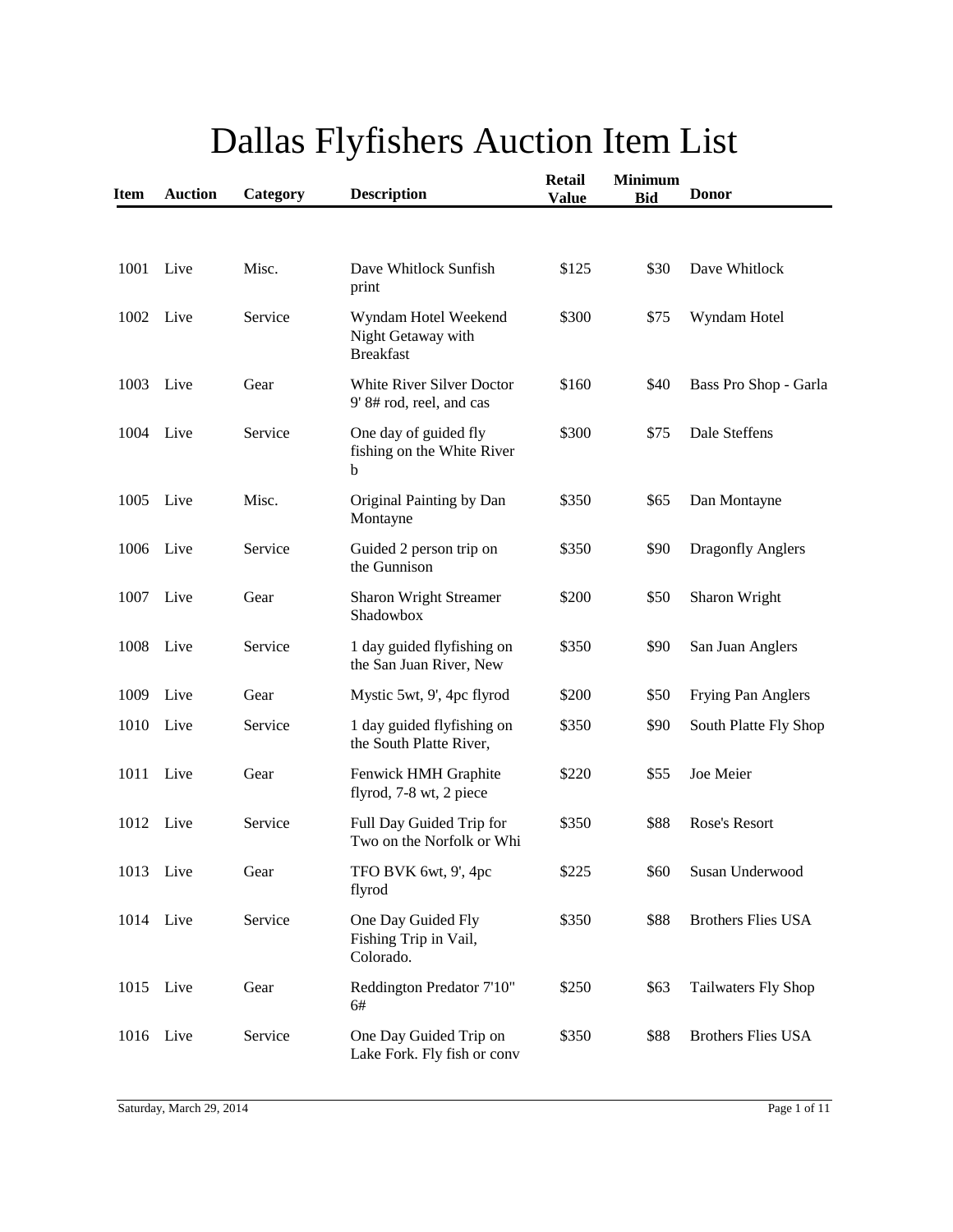| <b>Item</b> | <b>Auction</b> | Category | <b>Description</b>                                              | <b>Retail</b><br><b>Value</b> | <b>Minimum</b><br><b>Bid</b> | <b>Donor</b>             |
|-------------|----------------|----------|-----------------------------------------------------------------|-------------------------------|------------------------------|--------------------------|
|             |                |          |                                                                 |                               |                              |                          |
| 1017        | Live           | Gear     | Lamson 3.5 Fly Reel                                             | \$280                         | \$70                         | Joe Meier                |
| 1018        | Live           | Service  | Port O'Connor Redfish or<br>Speckled Trout, 1/2 Day G           | \$350                         | \$88                         | High Tail Angler         |
| 1019        | Live           | Flies    | Hair Frog by Billy Munn                                         | \$300                         | \$200                        | <b>Malcolm Duke</b>      |
| 1020        | Live           | Service  | White River, Ar - 1 Day<br>Guided Trip for two                  | \$400                         | \$100                        | <b>Ozark Fly Flinger</b> |
| 1021        | Live           | Flies    | Salmonfly by Al Cohen                                           | \$350                         | \$200                        | <b>Malcolm Duke</b>      |
| 1022        | Live           | Service  | Wyndam Hotel Weekend<br>Getaway Escape Package                  | \$500                         | \$125                        | Wyndam Hotel             |
| 1023        | Live           | Flies    | 104 A.K. Best hand-tied<br>flies                                | \$352                         | \$90                         | Jim Kelly                |
| 1024        | Live           | Service  | 2 nights lodging, Frying<br>Pan, Co - 1 day guided tr           | \$600                         | \$150                        | Frying Pan Anglers       |
| 2001        | Silent         | Service  | $1/2$ day guided trip on the<br>Rio Grande with Taylor          | \$250                         | \$60                         | <b>Taylor Streit</b>     |
| 2002        | Silent         | Service  | Guided Full Day Kayak or<br>Wade Trip on The Brazos<br>R        | \$250                         | \$63                         | <b>Russell Husted</b>    |
| 2003        | Silent         | Service  | Full Day Guided Fishing<br>trip on Ray Hubbard or<br>Taw        | \$250                         | \$100                        | <b>Brian Nims</b>        |
| 2004        | Silent         | Service  | 2 Nights Lodging,<br>Hochatown Country<br>Lodge, Broken         | \$240                         | \$60                         | Henry Duncan             |
| 2005        | Silent         | Service  | \$200.00 window cleaning<br>certificate                         | \$200                         | \$50                         | <b>Blane Rush</b>        |
| 2006        | Silent         | Service  | A guided morning duck<br>hunt for 2 people                      | \$175                         | \$75                         | Eric Beeby               |
| 2007        | Silent         | Service  | <b>Guided Canoe Outting</b><br>with Peter Rea on Lake<br>Crocke | \$125                         | \$31                         | Peter Rea                |
| 2008        | Silent         | Service  | Full Day Guided Fishing<br>Trip on Rush Creek Tarrant           | \$150                         | \$38                         | Les Jackson              |
| 2009        | Silent         | Service  | Guided trip w local guide<br>Carey Thorn                        | \$150                         | \$50                         | Carey Thorn              |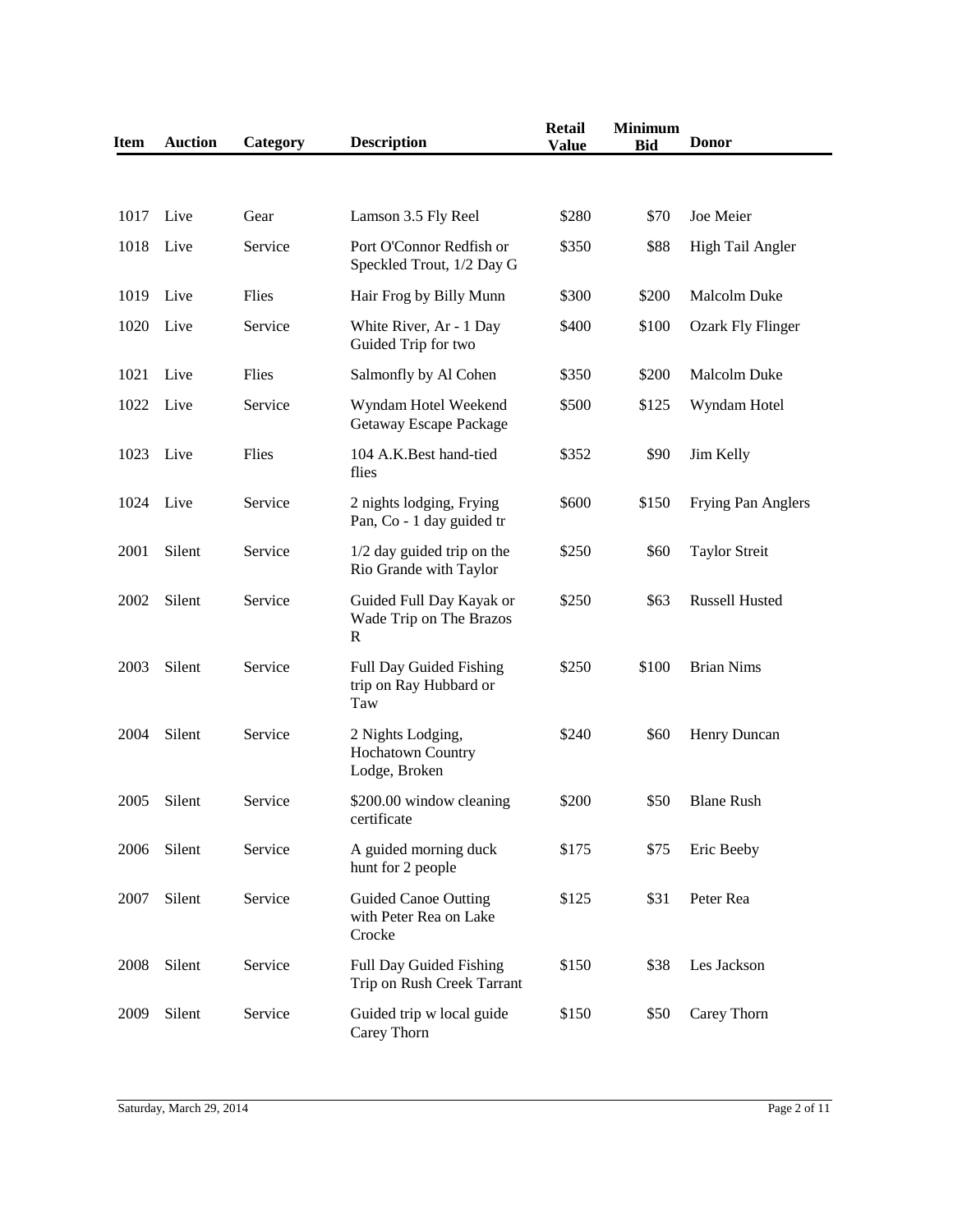| <b>Item</b> | <b>Auction</b> | Category | <b>Description</b>                                            | <b>Retail</b><br><b>Value</b> | <b>Minimum</b><br><b>Bid</b> | <b>Donor</b>         |
|-------------|----------------|----------|---------------------------------------------------------------|-------------------------------|------------------------------|----------------------|
|             |                |          |                                                               |                               |                              |                      |
| 2010        | Silent         | Service  | Home Waters Bass Fishing<br>w Dr. Lou                         | \$150                         | \$75                         | Lou Montanaro        |
| 2011        | Silent         | Service  | Home Waters Bass Fishing<br>w Dr. Lou                         | \$150                         | \$75                         | Lou Montanaro        |
| 2012        | Silent         | Service  | Home Waters Bass Fishing<br>w Dr. Lou                         | \$150                         | \$75                         | Lou Montanaro        |
| 2013        | Silent         | Service  | Lake Fork Fishing Trip w<br>Richard Blair                     | \$150                         | \$75                         | Richard Blair        |
| 2014        | Silent         | Service  | Guided 6 Hour Fly Fishing<br>Experience with Dan Mont         | \$125                         | \$40                         | Dan Montayne         |
| 2015        | Silent         | Service  | Guided 6 Hour Fly Fishing<br><b>Experience with Dan Mont</b>  | \$125                         | \$41                         | Dan Montayne         |
| 2016        | Silent         | Service  | Trap or skeet lesson / Two<br>rounds                          | \$120                         | \$30                         | Keira Quam           |
| 2017        | Silent         | Service  | 3 hr. Intro to Fly Fishing<br>lesson                          | \$120                         | \$50                         | Abby Golman          |
| 2018        | Silent         | Service  | Gaston's - \$100 credit<br>towards 2 night stay               | \$100                         | \$25                         | Jim Gaston           |
| 2019        | Silent         | Service  | 2 Hours of casting lessons                                    | \$100                         | \$25                         | <b>Brian Nims</b>    |
| 2020        | Silent         | Service  | 1 hr casting lesson with<br>Jim Bass - Certified cast         | \$60                          | \$15                         | <b>Jim Bass</b>      |
| 2021        | Silent         | Service  | 1 hr casting lesson with<br>Jim Bass - Certified cast         | \$60                          | \$15                         | <b>Jim Bass</b>      |
| 2022        | Silent         | Service  | <b>Guided Outing Flyfishing</b><br>for Carp                   | \$150                         | \$35                         | <b>Malcolm Duke</b>  |
| 2023        | Silent         | Service  | 1/2 Day guided trip for two<br>on Lake Taneycomo              | \$250                         | \$65                         | River Run Outfitters |
| 2024        | Silent         | Service  | Lake Fork Bass Fishing for<br>up to 2 People                  | \$350                         | \$100                        | Johnny Walker        |
| 3001        | Silent         | Gear     | White River Outfit, 8.5', 5<br>wt.                            | \$100                         | \$25                         | Cabela's             |
| 3002        | Silent         | Gear     | Antique South Bend<br><b>Bamboo Fly Rod Model</b><br>323, 9ft | \$100                         | \$25                         | Greg Weiler          |
| 3003        | Silent         | Gear     | <b>Buck's Bags Float Tube</b><br>and Caddis Fins              | \$100                         | \$25                         | Jere Anderson        |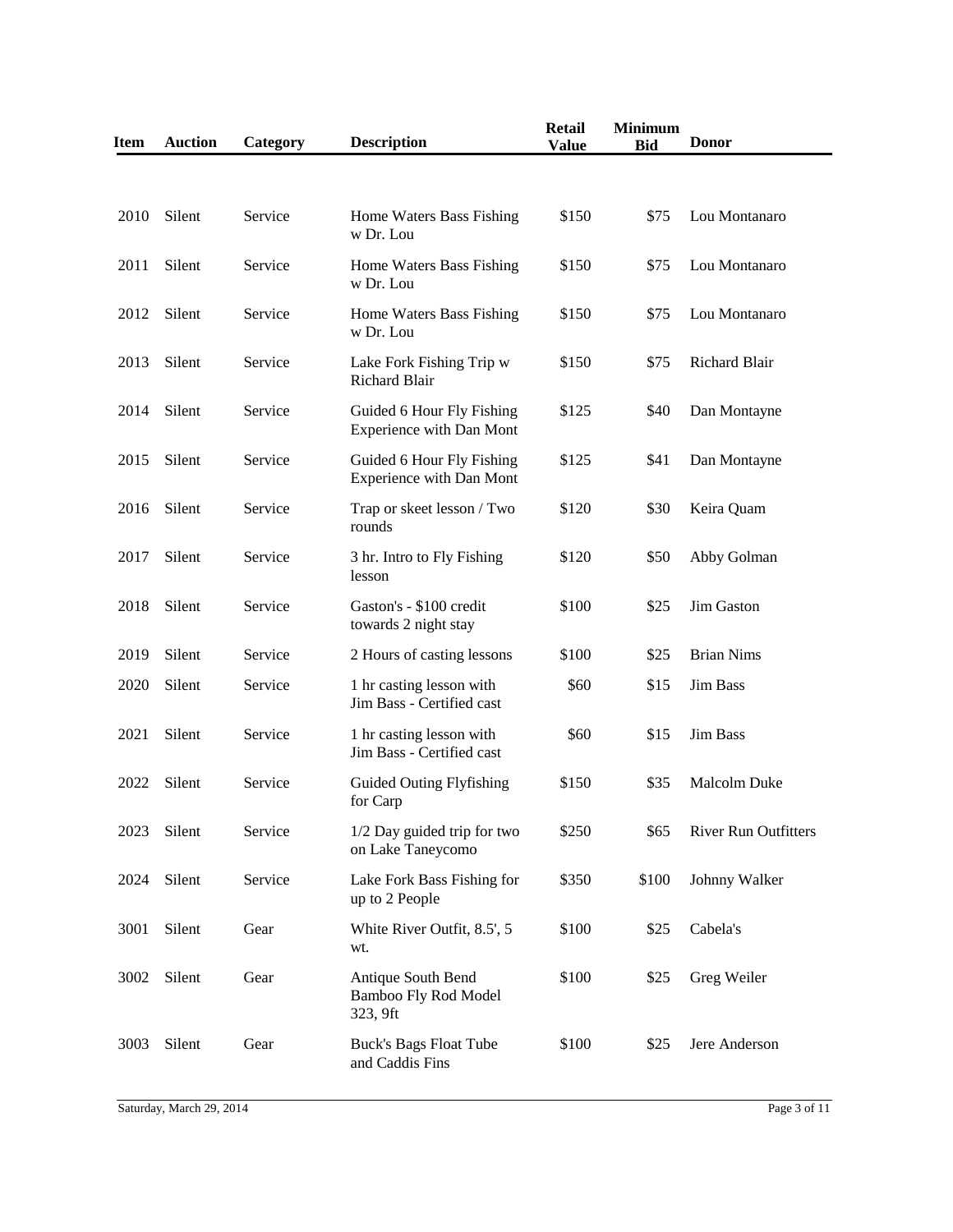| <b>Item</b> | <b>Auction</b> | Category | <b>Description</b>                                        | <b>Retail</b><br><b>Value</b> | <b>Minimum</b><br><b>Bid</b> | <b>Donor</b>           |
|-------------|----------------|----------|-----------------------------------------------------------|-------------------------------|------------------------------|------------------------|
|             |                |          |                                                           |                               |                              |                        |
| 3004        | Silent         | Gear     | Orvis Check Pack                                          | \$89                          | \$10                         | Peter Rea              |
| 3005        | Silent         | Gear     | Orvis Sling Pack                                          | \$75                          | \$19                         | Orvis                  |
| 3006        | Silent         | Gear     | Caddis Float Tube                                         | \$60                          | \$15                         | Lynn Guillery          |
| 3007        | Silent         | Gear     | Dogwood Canyon Felt<br>Wading Boot - Size 12              | \$50                          | \$10                         | Joe Meier              |
| 3008        | Silent         | Gear     | <b>Bass Tracker Belly Boat</b>                            | \$50                          | \$10                         | DFF Member             |
| 3009        | Silent         | Gear     | Cabelas Stocking Foot Hip<br>Waders - Size Lg             | \$40                          | \$10                         | Lynn Guillery          |
| 3010        | Silent         | Gear     | Orvis Chest Waders - Size<br>Lg                           | \$40                          | \$10                         | Lynn Guillery          |
| 3011        | Silent         | Gear     | <b>Sterns Boot Foot Chest</b><br>Waders - Size 11, Cleats | \$40                          | \$10                         | Harold Hosack          |
| 3012        | Silent         | Gear     | Eagle Claw Flyfishing Vest                                | \$32                          | \$8                          | Dave Smith             |
| 3013        | Silent         | Gear     | Three Fork Felt Sole<br>Waders - Size 11, Regular         | \$30                          | \$5                          | Harold Hosack          |
| 3014        | Silent         | Gear     | Tackle bag                                                | \$30                          | \$5                          | <b>Johnny Martinez</b> |
| 3015        | Silent         | Gear     | Cortland 444 Flyline -<br>Rocket Taper,<br>Intermediate   | \$30                          | \$7                          | Malcolm Duke           |
| 3016        | Silent         | Gear     | Cabela's Wind River Fly<br>Reel - Wt 5-6                  | \$30                          | \$10                         | Cabela's               |
| 3017        | Silent         | Gear     | Cabela's Wind River Fly<br>Reel - Wt 7-8                  | \$30                          | \$10                         | Cabela's               |
| 3018        | Silent         | Gear     | Cortland 444 Flyline -<br>Double Taper, Floating,<br>10w  | \$28                          | \$7                          | <b>Malcolm Duke</b>    |
| 3019        | Silent         | Gear     | Cortland 444 Flyline -<br>Rocket Taper, Sink Tip,<br>11w  | \$28                          | \$7                          | Malcolm Duke           |
| 3020        | Silent         | Gear     | <b>Caddis Flippers</b>                                    | \$20                          | \$5                          | Lynn Guillery          |
| 3021        | Silent         | Gear     | White River Wading<br>Boots - Felt - Size 11              | \$20                          | \$5                          | Lynn Guillery          |
| 3022        | Silent         | Gear     | <b>Stone Creek Fly Vest</b>                               | \$20                          | \$5                          | DFF Member             |
| 3023        | Silent         | Gear     | <b>Cortland Fly Vest</b>                                  | \$20                          | \$5                          | DFF Member             |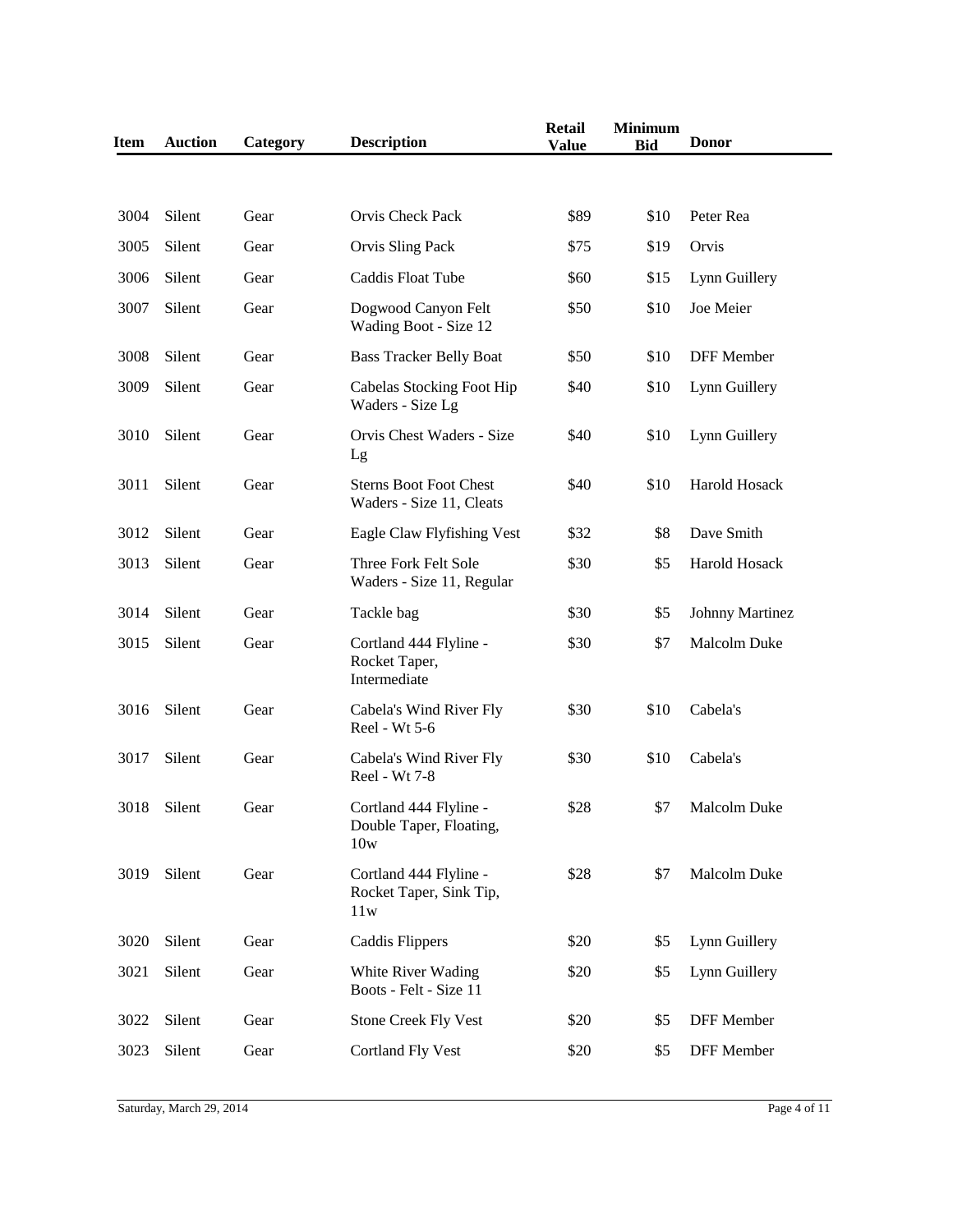| <b>Item</b> | <b>Auction</b> | Category | <b>Description</b>                         | <b>Retail</b><br><b>Value</b> | <b>Minimum</b><br><b>Bid</b> | <b>Donor</b>           |
|-------------|----------------|----------|--------------------------------------------|-------------------------------|------------------------------|------------------------|
|             |                |          |                                            |                               |                              |                        |
| 3024        | Silent         | Gear     | Pro Style Fly Vest                         | \$20                          | \$5                          | DFF Member             |
| 3025        | Silent         | Gear     | LL Bean Waders                             | \$20                          | \$5                          | DFF Member             |
| 3026        | Silent         | Gear     | Shimano Neoprene boot -<br>Size 11         | \$12                          | \$3                          | Lynn Guillery          |
| 3027        | Silent         | Gear     | Cabelas Neoprene Chest<br>Waders - Size Lg | \$12                          | \$3                          | Lynn Guillery          |
| 3028        | Silent         | Gear     | Cabelas Neoprene<br>Waders - Size Lg       | \$12                          | \$3                          | Lynn Guillery          |
| 3029        | Silent         | Gear     | Lanyard                                    | \$10                          | \$2                          | <b>Johnny Martinez</b> |
| 3030        | Silent         | Gear     | Lanyard                                    | \$10                          | \$2                          | <b>Johnny Martinez</b> |
| 3031        | Silent         | Gear     | Cabela's Flybox                            | \$10                          | \$2                          | Cabela's               |
| 3032        | Silent         | Gear     | Pfluger Medalist rod, 8'6",<br>#8, 2 piece | \$40                          | \$10                         | Dave Lewis             |
| 3033        | Silent         | Gear     | Cortland Embassy 140 Reel                  | \$120                         | \$25                         | Mike Jay               |
| 3034        | Silent         | Gear     | 10' Norm Goheen fly rod,<br>2 piece, 6 wt. | \$80                          | \$20                         | Norm Goheen estate     |
| 3035        | Silent         | Gear     | TFO Lefty Kreh PSII, 5wt<br>9' 4 pc        | \$150                         | \$40                         | <b>TFO</b>             |
| 4001        | Silent         | Misc     | LED Cap Light                              | \$28                          | \$7                          | Cabela's               |
| 4002        | Silent         | Misc     | Lamp                                       | \$20                          | \$5                          | DFF Member             |
| 4003        | Silent         | Misc     | <b>Two Pillows</b>                         | \$20                          | \$5                          | Pat & Mike Becker      |
| 4004        | Silent         | Misc     | \$20 certificate from Doug<br>Swisher      | \$20                          | \$5                          | Doug Swisher           |
| 4005        | Silent         | Misc     | White River Waist Pack                     | \$13                          | \$3                          | Cabela's               |
| 4006        | Silent         | Misc     | Lamp                                       | \$10                          | \$2                          | DFF Member             |
| 4007        | Silent         | Misc     | White River Fly Box                        | \$8                           | \$2                          | Cabela's               |
| 4008        | Silent         | Misc     | White River Fly Box                        | \$8                           | \$2                          | Cabela's               |
| 4009        | Silent         | Misc     | Dr Slick Clamps                            | \$8                           | \$2                          | Cabela's               |
| 4010        | Silent         | Misc.    | Gander Mountain Bag &<br><b>Bass Lures</b> | \$100                         | \$10                         | Donna Keefover         |
| 4011        | Silent         | Misc.    | Woman's hair color, cut<br>and style       | \$100                         | \$25                         | Gorgeous By Doris      |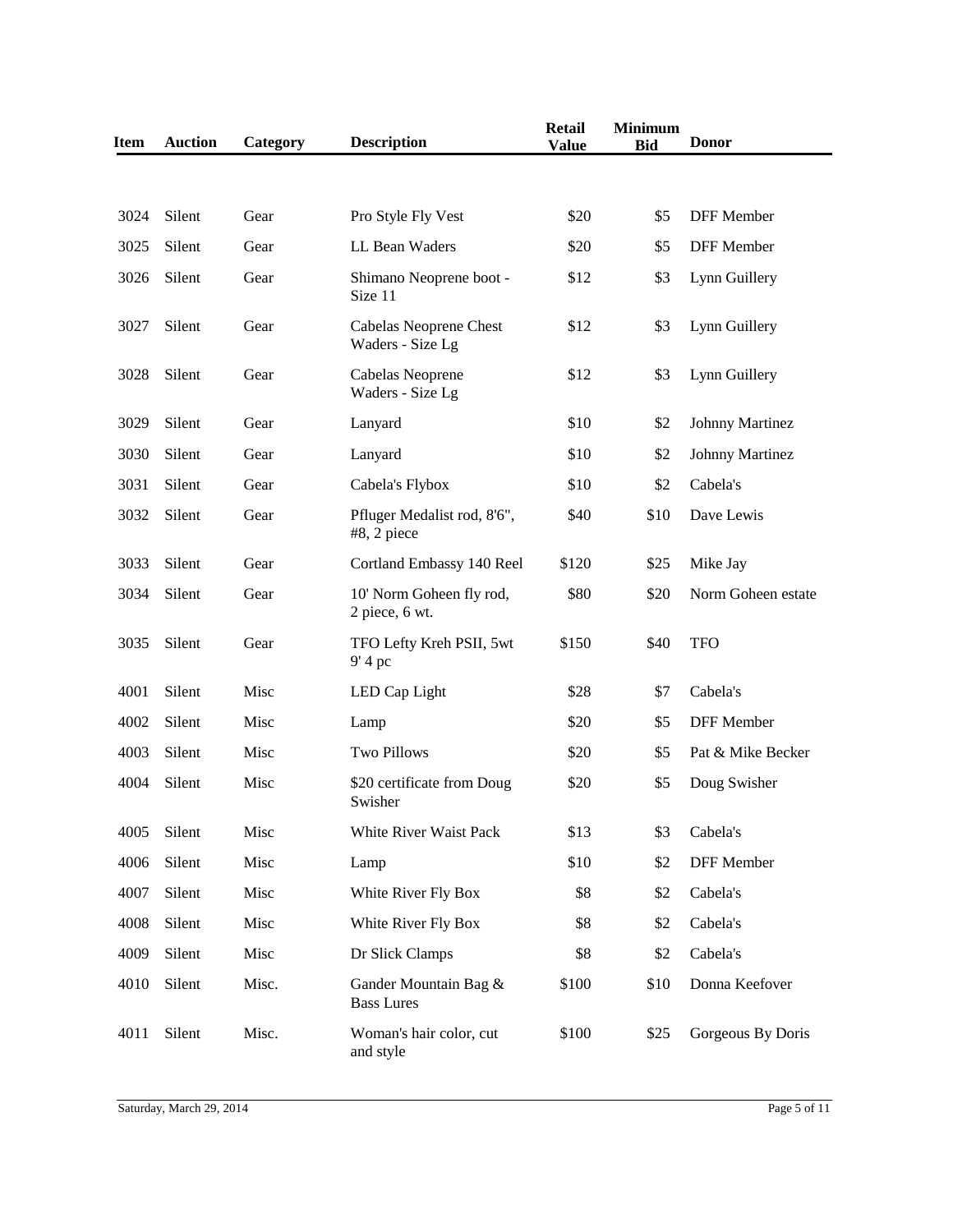| <b>Item</b> | <b>Auction</b> | Category | <b>Description</b>                                          | <b>Retail</b><br><b>Value</b> | <b>Minimum</b><br><b>Bid</b> | <b>Donor</b>          |
|-------------|----------------|----------|-------------------------------------------------------------|-------------------------------|------------------------------|-----------------------|
|             |                |          |                                                             |                               |                              |                       |
| 4012        | Silent         | Misc.    | BBQ Dinner for 8                                            | \$100                         | \$25                         | Larry's Longhorn BB   |
| 4013        | Silent         | Misc.    | \$100 Gift Certificate -<br>Beavers Bend Fly Shop           | \$100                         | \$25                         | Eddie & Roberta Brist |
| 4014        | Silent         | Misc.    | Poster - Trout, Salmon &<br>Char of North America           | \$100                         | \$50                         | John Bradford Estate  |
| 4015        | Silent         | Misc.    | Poster - Warmwater Game<br><b>Fish Idenfification Chart</b> | \$100                         | \$50                         | John Bradford Estate  |
| 4016        | Silent         | Misc.    | Whistle Pig straight Rye<br>Whisky                          | \$80                          | \$50                         | John Bradford Estate  |
| 4017        | Silent         | Misc.    | Fly Fisherman sculpture by<br>Fred Curtis                   | \$75                          | \$18                         | John Bradford Estate  |
| 4018        | Silent         | Misc.    | Fisherman w shoulder<br>tackle bag - metal sculpture        | \$75                          | \$18                         | John Bradford Estate  |
| 4019        | Silent         | Misc.    | Brown Trout wood carving                                    | \$50                          | \$12                         | John Bradford Estate  |
| 4020        | Silent         | Misc.    | Brown Trout wood carving                                    | \$50                          | \$12                         | John Bradford Estate  |
| 4021        | Silent         | Misc.    | Brown Trout wood carving                                    | \$50                          | \$12                         | John Bradford Estate  |
| 4022        | Silent         | Misc.    | Brown Trout wood carving                                    | \$50                          | \$12                         | John Bradford Estate  |
| 4023        | Silent         | Misc.    | Trout Serving Plate or<br>Wall decoration                   | \$45                          | \$11                         | <b>Bob Nachtrieb</b>  |
| 4024        | Silent         | Misc.    | Carved stone St. Andrew<br>fisheman                         | \$45                          | \$11                         | John Bradford Estate  |
| 4025        | Silent         | Misc.    | Vintage needle art -<br>Flyfisherman                        | \$45                          | \$11                         | John Bradford Estate  |
| 4026        | Silent         | Misc.    | Bamboo flyrod tool #1                                       | \$40                          | \$5                          | <b>Malcolm Duke</b>   |
| 4027        | Silent         | Misc.    | Bamboo flyrod tool #2                                       | \$40                          | \$5                          | Malcolm Duke          |
| 4028        | Silent         | Misc.    | Stripping basket<br>components (basket not<br>included)     | \$40                          | \$5                          | Malcolm Duke          |
| 4029        | Silent         | Misc.    | Vintage Landing Net                                         | \$30                          | \$5                          | John Bradford Estate  |
| 4030        | Silent         | Misc.    | Wading Boots, Size 13                                       | \$25                          | \$5                          | Lou Bono              |
| 4031        | Silent         | Misc.    | Steel Stamp set                                             | \$25                          | \$10                         | John Bradford Estate  |
| 4032        | Silent         | Misc.    | Orvis Flybox                                                | \$20                          | \$2                          | Susan Underwood       |
| 4033        | Silent         | Misc.    | Australian Art                                              | \$20                          | \$2                          | Tom Klaasen           |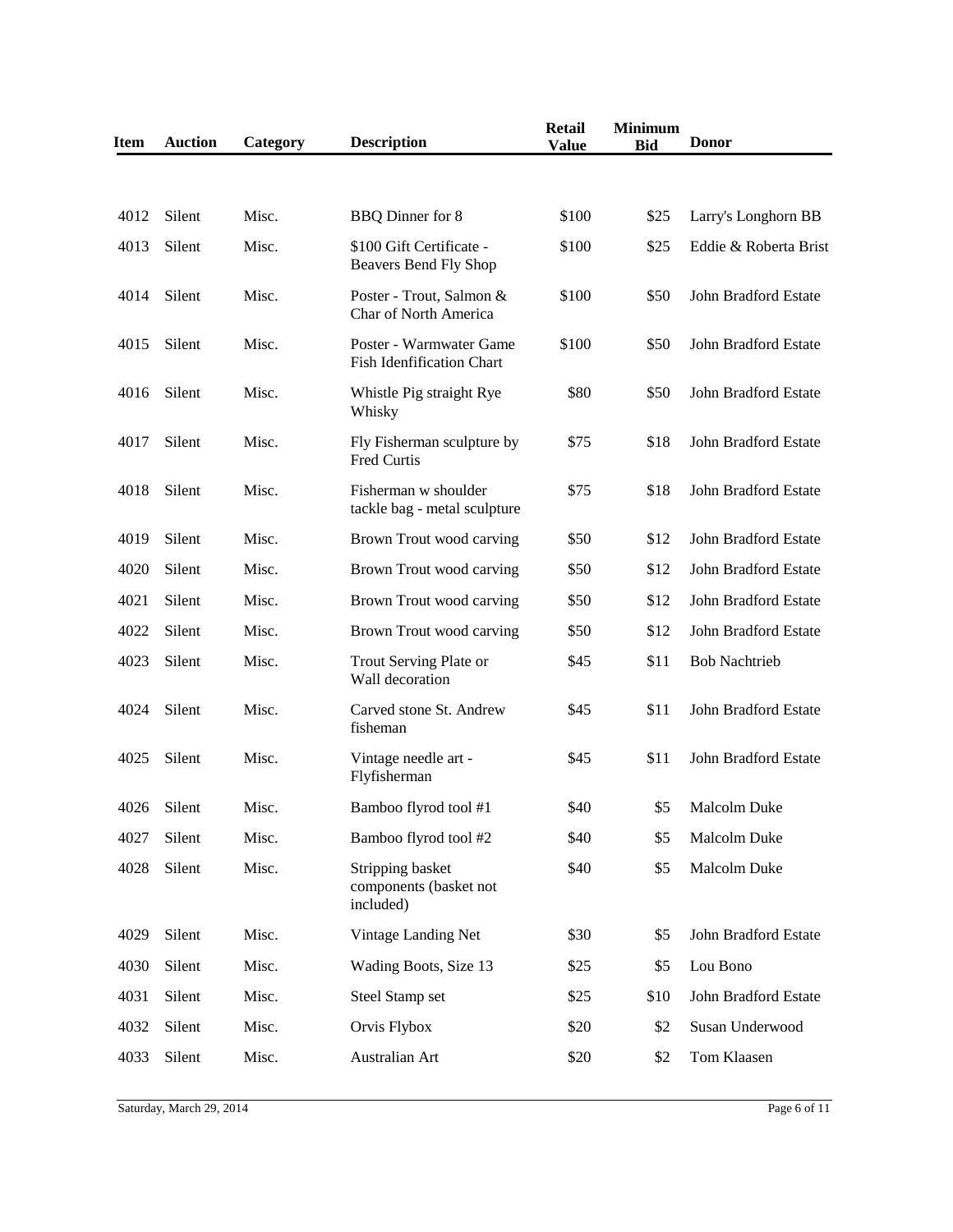| <b>Item</b> | <b>Auction</b> | Category | <b>Description</b>                                     | <b>Retail</b><br><b>Value</b> | <b>Minimum</b><br><b>Bid</b> | <b>Donor</b>          |
|-------------|----------------|----------|--------------------------------------------------------|-------------------------------|------------------------------|-----------------------|
|             |                |          |                                                        |                               |                              |                       |
| 4034        | Silent         | Misc.    | Bamboo flyrod tool -<br>plastic                        | \$20                          | \$3                          | Malcolm Duke          |
| 4035        | Silent         | Misc.    | Knife Sharpener - Kwik-<br>Sharp                       | \$20                          | \$5                          | <b>Malcolm Duke</b>   |
| 4036        | Silent         | Misc.    | Baitshop painting                                      | \$20                          | \$5                          | Tom Klaasen           |
| 4037        | Silent         | Misc.    | Coin boot wall hanging                                 | \$20                          | \$5                          | Tom Klaasen           |
| 4038        | Silent         | Misc.    | Rocking Fisherman - 2<br>pieces                        | \$20                          | \$5                          | Tom Klaasen           |
| 4039        | Silent         | Misc.    | Light wt spinning rod $\&$<br>reel                     | \$15                          | \$4                          | Lou Bono              |
| 4040        | Silent         | Misc.    | Hat - Just Fishing Guides                              | \$12                          | \$3                          | Ken Richards          |
| 4041        | Silent         | Misc.    | 2014 Calendar - Texas<br><b>State Fish Art Contest</b> | \$12                          | \$3                          | John Bradford Estate  |
| 4042        | Silent         | Misc.    | Pink fly vest                                          | \$8                           | \$2                          | <b>Barb Fullerton</b> |
| 4043        | Silent         | Misc.    | \$100 Gift Certificate -<br>Three Rivers Fly Shop      | \$100                         | \$25                         | Jesse & Linda King    |
| 4044        | Silent         | Misc.    | <b>Charlie Ducote</b><br>Hummingbird Fly Box           | \$50                          | \$10                         | Richard Johnson       |
| 4045        | Silent         | Misc.    | DFF Coffee Mug                                         | \$15                          | \$3                          | Richard Johnson       |
| 4046        | Silent         | Misc.    | DFF Coffee Mug                                         | \$15                          | \$3                          | Richard Johnson       |
| 4047        | Silent         | Misc.    | <b>DFF Shot Glass</b>                                  | \$10                          | \$2                          | Richard Johnson       |
| 4048        | Silent         | Misc.    | <b>Zander Sunglasses</b>                               | \$130                         | \$30                         | Central Expressway O  |
| 4049        | Silent         | Misc.    | Greta Sunglasses                                       | \$69                          | \$15                         | Central Expressway O  |
| 4050        | Silent         | Misc     | Ladies World Wide<br>Sportsman Shirt                   | \$40                          | \$8                          | Mike Jay              |
| 4051        | Silent         | Misc.    | REI Rainwall Rain Jacket -<br>Men's, Size Large        | \$119                         | \$30                         | <b>REI</b>            |
| 5001        | Silent         | Flies    | 100 Bluegill Flies                                     | \$100                         | \$10                         | <b>Grant Adkins</b>   |
| 5002        | Silent         | Flies    | Salmon Fly Shadow Box -<br>2 flies                     | \$100                         | \$25                         | <b>Steve Kimple</b>   |
| 5003        | Silent         | Flies    | Salmonfly by P Foster                                  | \$50                          | \$10                         | Tom Klaasen           |
| 5004        | Silent         | Flies    | Fly plate w spun deer hair<br>fly by Bill Sargeant     | \$50                          | \$15                         | <b>Bill Sargeant</b>  |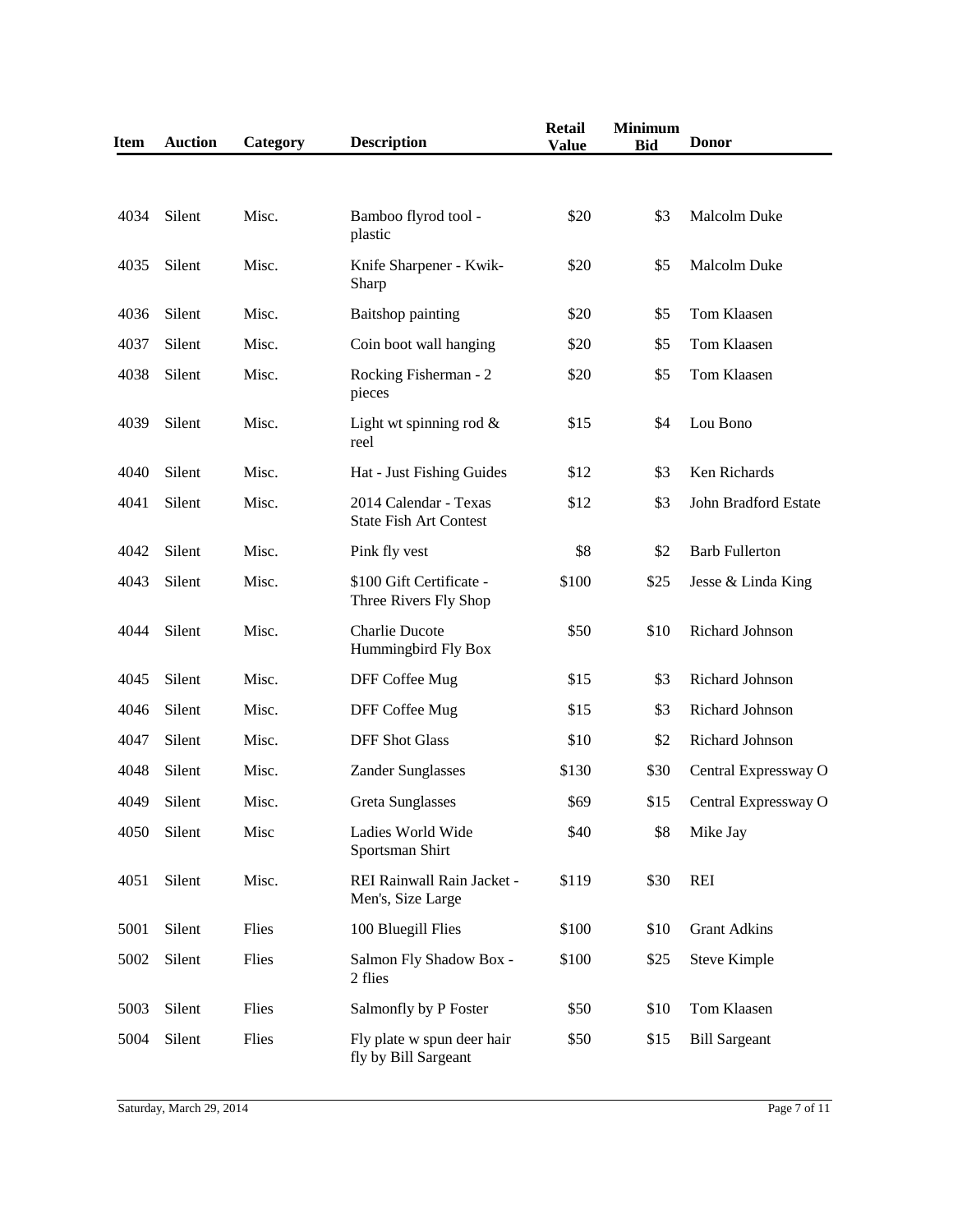| <b>Item</b> | <b>Auction</b> | Category   | <b>Description</b>                                    | <b>Retail</b><br><b>Value</b> | <b>Minimum</b><br><b>Bid</b> | <b>Donor</b>           |
|-------------|----------------|------------|-------------------------------------------------------|-------------------------------|------------------------------|------------------------|
|             |                |            |                                                       |                               |                              |                        |
| 5005        | Silent         | Flies      | Custom wood fly box and<br>flies                      | \$40                          | \$10                         | Chuck Sabolovic        |
| 5006        | Silent         | Flies      | Orvis Fly Box with 20 Flies                           | \$35                          | \$9                          | Orvis                  |
| 5007        | Silent         | Flies      | 12 Royal Wolf flies                                   | \$24                          | \$3                          | <b>DFF</b> Member      |
| 5008        | Silent         | Flies      | 12 Poppers & Sliders, tied<br>& painted by Joe Butler | \$24                          | \$6                          | Jim Kelly              |
| 5009        | Silent         | Flies      | Dave McMillan<br>"McSnake" deer hair fly              | \$20                          | \$5                          | Dave McMilan - FWF     |
| 5010        | Silent         | Flies      | 8 LouDan flies                                        | \$20                          | \$5                          | Lou Montanaro          |
| 5011        | Silent         | Flies      | 8 LouDan flies                                        | \$20                          | \$5                          | Lou Montanaro          |
| 5012        | Silent         | Flies      | 8 LouDan flies                                        | \$20                          | \$5                          | Lou Montanaro          |
| 5013        | Silent         | Flies      | 12 Flies by Dave Smith                                | \$12                          | \$3                          | Dave Smith             |
| 5014        | Silent         | Flies      | 5 Poppers                                             | \$10                          | \$2                          | <b>Johnny Martinez</b> |
| 5015        | Silent         | Flies      | 6 Bead Head Wooly<br><b>Buggers</b>                   | \$10                          | \$2                          | <b>Johnny Martinez</b> |
| 5016        | Silent         | Flies      | Salmonfly Shadow Box by<br>Paul Leonard               | \$200                         | \$50                         | Malcolm Duke           |
| 6001        | Silent         | Tying      | 50 spools of fly tying<br>thread - assorted colors    | \$100                         | \$10                         | <b>DFF</b> Member      |
| 6002        | Silent         | Tying      | Fly tying Vice                                        | \$50                          | \$10                         | <b>DFF</b> Member      |
| 6003        | Silent         | Tying      | White River Tying Station                             | \$30                          | \$7                          | Cabela's               |
| 6004        | Silent         | Tying      | Flash holder                                          | \$20                          | \$5                          | <b>DFF</b> Member      |
| 6005        | Silent         | Tying      | Vice                                                  | \$20                          | \$5                          | Lou Montanaro          |
| 6006        | Silent         | Tying      | Antler thread holder                                  | \$20                          | \$50                         | LC Clower              |
| 7001        | Silent         | Book / DVD | <b>Book - Innovative Flies</b><br>and Techniques      | \$35                          | \$5                          | Clem Fullerton         |
| 7002        | Silent         | Book / DVD | <b>Book - Fly-Tying Methods</b>                       | \$35                          | \$5                          | Jim Kelly              |
| 7003        | Silent         | Book / DVD | Book - LaFontaine's<br>Legacy                         | \$30                          | \$5                          | Jim Kelly              |
| 7004        | Silent         | Book / DVD | Joan Wulff's Fly-Casting<br>Accuracy, signed by Joan  | \$29                          | \$5                          | <b>DFF</b> Member      |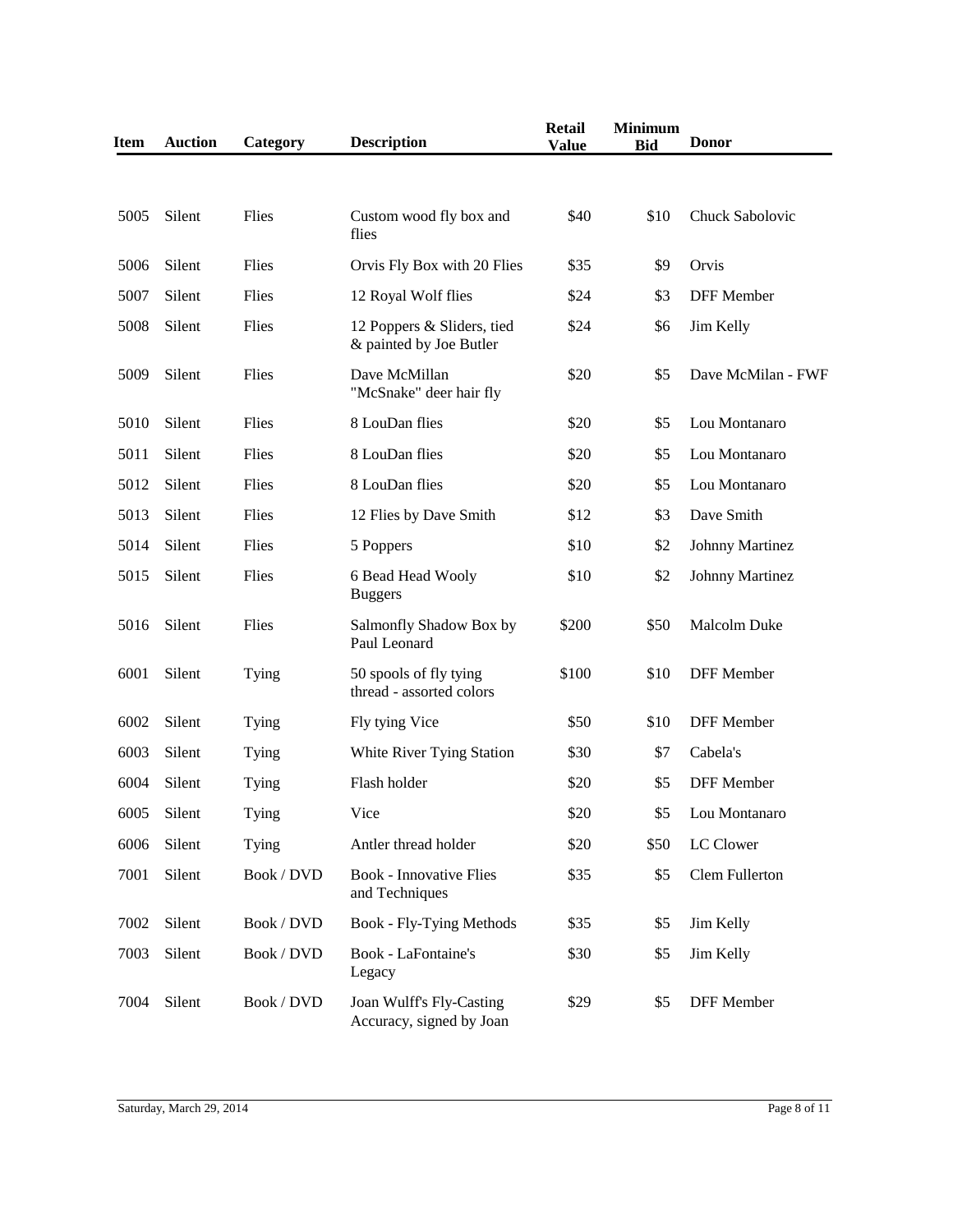| <b>Item</b> | <b>Auction</b> | Category   | <b>Description</b>                                | <b>Retail</b><br><b>Value</b> | <b>Minimum</b><br><b>Bid</b> | <b>Donor</b>                |
|-------------|----------------|------------|---------------------------------------------------|-------------------------------|------------------------------|-----------------------------|
|             |                |            |                                                   |                               |                              |                             |
| 7005        | Silent         | Book / DVD | Colorado Flyfishing:<br>Where to Eat, Sleep, Fish | \$29                          | \$7                          | <b>Big Earth Publishing</b> |
| 7006        | Silent         | Book / DVD | Colorado Flyfishing:<br>Where to Eat, Sleep, Fish | \$29                          | \$7                          | <b>Big Earth Publishing</b> |
| 7007        | Silent         | Book / DVD | <b>Flyfishing with Barry</b><br>Reynolds          | \$29                          | \$7                          | <b>Big Earth Publishing</b> |
| 7008        | Silent         | Book / DVD | Flyfishing with Barry<br>Reynolds                 | \$29                          | \$7                          | <b>Big Earth Publishing</b> |
| 7009        | Silent         | Book / DVD | Flyfishing with Barry<br>Reynolds                 | \$29                          | \$7                          | <b>Big Earth Publishing</b> |
| 7010        | Silent         | Book / DVD | <b>River Girls</b>                                | \$29                          | \$7                          | <b>Big Earth Publishing</b> |
| 7011        | Silent         | Book / DVD | <b>River Girls</b>                                | \$29                          | \$7                          | <b>Big Earth Publishing</b> |
| 7012        | Silent         | Book / DVD | <b>River Girls</b>                                | \$29                          | \$7                          | <b>Big Earth Publishing</b> |
| 7013        | Silent         | Book / DVD | Kids Guide to Fly Tying                           | \$29                          | \$7                          | <b>Big Earth Publishing</b> |
| 7014        | Silent         | Book / DVD | Kids Guide to Fly Tying                           | \$29                          | \$7                          | <b>Big Earth Publishing</b> |
| 7015        | Silent         | Book / DVD | <b>Book - Simple Flies</b>                        | \$28                          | \$4                          | <b>Clem Fullerton</b>       |
| 7016        | Silent         | Book / DVD | <b>Book - Simple Flies</b>                        | \$28                          | \$5                          | Jim Kelly                   |
| 7017        | Silent         | Book / DVD | Book - The Dry-Fly Man's<br>Handbook              | \$25                          | \$2                          | Pete Pennesi                |
| 7018        | Silent         | Book / DVD | Book - A Stream                                   | \$25                          | \$5                          | Jim Kelly                   |
| 7019        | Silent         | Book / DVD | Book - Favorite Flies and<br>their Histories      | \$25                          | \$5                          | Jim Kelly                   |
| 7020        | Silent         | Book / DVD | Book - Fool's Paradise                            | \$24                          | \$5                          | Jim Kelly                   |
| 7021        | Silent         | Book / DVD | Joe Humphreys's Trout<br>Tactics                  | \$23                          | \$4                          | DFF Member                  |
| 7022        | Silent         | Book / DVD | Orvis Index of Fly Patterns                       | \$20                          | \$2                          | Malcolm Duke                |
| 7023        | Silent         | Book / DVD | Book - The Fish's Eye                             | \$20                          | \$3                          | Jeff Ziehm                  |
| 7024        | Silent         | Book / DVD | <b>Book - Naturals</b>                            | \$20                          | \$4                          | Jim Kelly                   |
| 7025        | Silent         | Book / DVD | <b>Slack Line</b>                                 | \$20                          | \$4                          | DFF Member                  |
| 7026        | Silent         | Book / DVD | Book - Beyond Catch &<br>Release                  | \$20                          | \$5                          | Jim Kelly                   |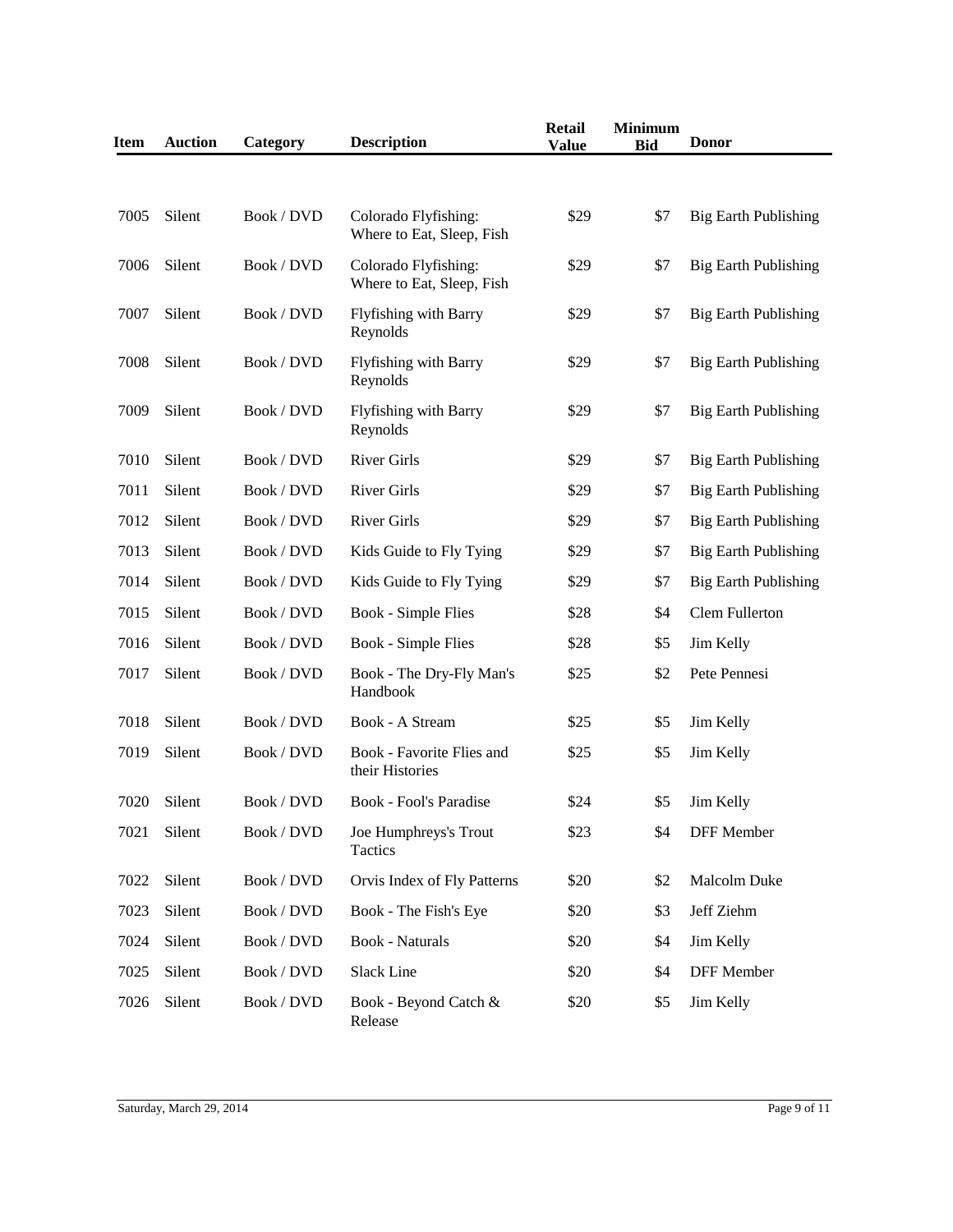| <b>Item</b> | <b>Auction</b> | Category   | <b>Description</b>                                   | <b>Retail</b><br><b>Value</b> | <b>Minimum</b><br><b>Bid</b> | <b>Donor</b>   |
|-------------|----------------|------------|------------------------------------------------------|-------------------------------|------------------------------|----------------|
|             |                |            |                                                      |                               |                              |                |
| 7027        | Silent         | Book / DVD | Lefty Kreh on Fly<br>Casting - DVD                   | \$20                          | \$5                          | LC Clower      |
| 7028        | Silent         | Book / DVD | Mel Krieger's The Essence<br>of FlyCasting II - DVD  | \$20                          | \$5                          | LC Clower      |
| 7029        | Silent         | Book / DVD | The Art of Advanced Fly<br>Casting - DVD             | \$20                          | \$5                          | LC Clower      |
| 7030        | Silent         | Book / DVD | The Art of Fly Casting -<br><b>DVD</b>               | \$20                          | \$5                          | LC Clower      |
| 7031        | Silent         | Book / DVD | <b>Strategies for Selective</b><br>Trout - DVD       | \$20                          | \$5                          | LC Clower      |
| 7032        | Silent         | Book / DVD | Basic Fly Casting with<br>Doug Swisher - DVD         | \$20                          | \$5                          | LC Clower      |
| 7033        | Silent         | Book / DVD | Mel Krieger's The Essence<br>of FlyCasting - DVD     | \$20                          | \$5                          | LC Clower      |
| 7034        | Silent         | Book / DVD | Joan Wulff's Dynamics of<br>Fly Casting - DVD        | \$20                          | \$5                          | LC Clower      |
| 7035        | Silent         | Book / DVD | Fly Tying with Jack<br>Gartside - DVD                | \$20                          | \$5                          | LC Clower      |
| 7036        | Silent         | Book / DVD | Book - Flutter, Skitter and<br>Skim                  | \$19                          | \$4                          | Jim Kelly      |
| 7037        | Silent         | Book / DVD | Fly Fishing for<br>Smallmouth Bass - Harry<br>Murray | \$18                          | \$4                          | DFF Member     |
| 7038        | Silent         | Book / DVD | Book - The Masters on the<br>Dry Fly                 | \$15                          | \$4                          | Jim Kelly      |
| 7039        | Silent         | Book / DVD | Fish of Colorado - Book                              | \$14                          | \$2                          | Donna Keefover |
| 7040        | Silent         | Book / DVD | Book - The Fly and the<br>Fish                       | \$13                          | \$3                          | Jim Kelly      |
| 7041        | Silent         | Book / DVD | <b>Book - Pavlov's Trout</b>                         | \$13                          | \$4                          | Jim Kelly      |
| 7042        | Silent         | Book / DVD | Fly fishing for Bass $\&$<br>Panfish - DVD           | \$12                          | \$3                          | Lynn Guillery  |
| 7043        | Silent         | Book / DVD | Trophy Panfish - DVD                                 | \$12                          | \$3                          | Lynn Guillery  |
| 7044        | Silent         | Book / DVD | Colorado's Major 6 - DVD                             | \$12                          | \$3                          | Lynn Guillery  |
| 7045        | Silent         | Book / DVD | Lefty Kreh on Fly<br>Casting - DVD                   | \$12                          | \$3                          | Lynn Guillery  |